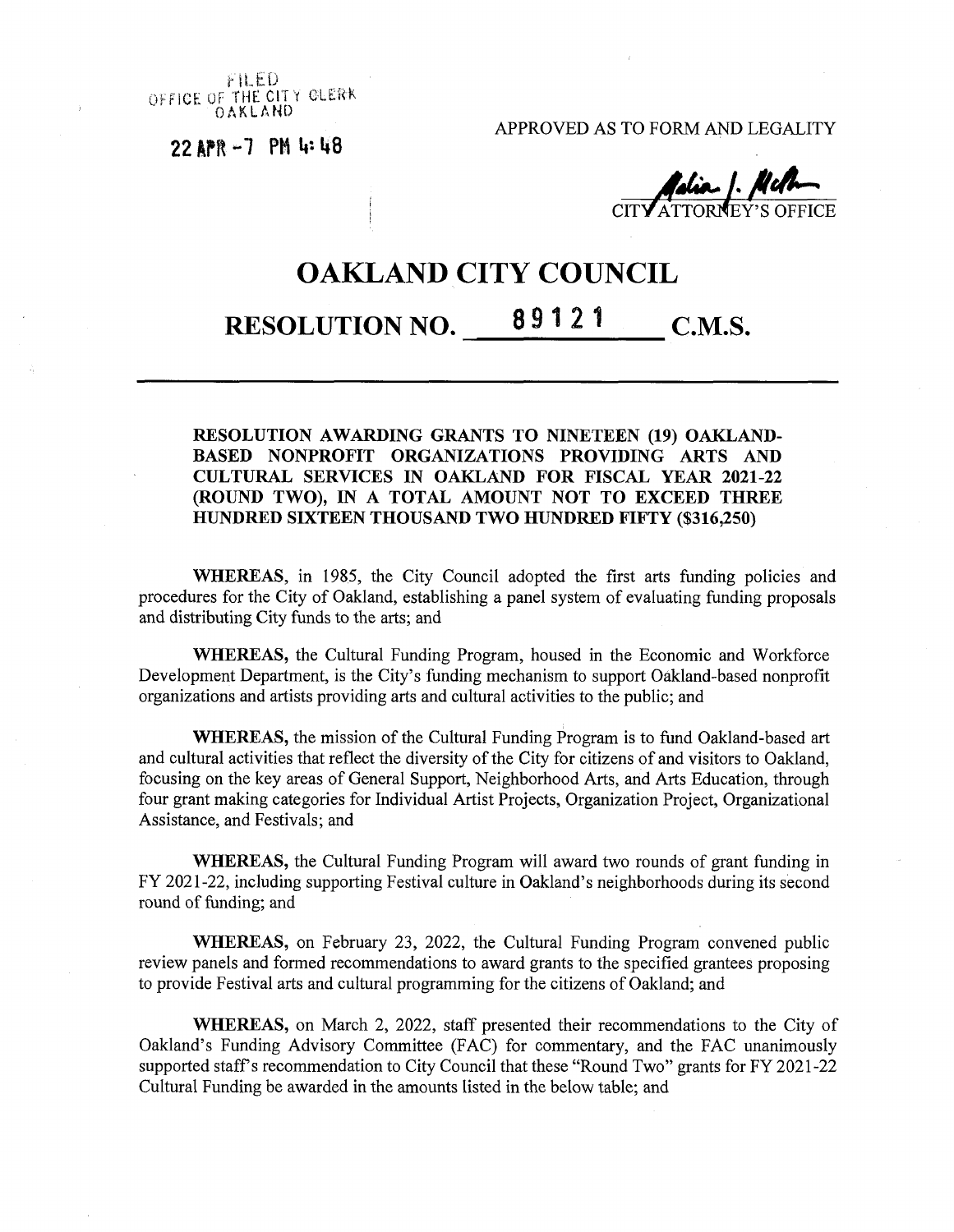**WHEREAS,** Fiscal Year 2021-22 funds for the Cultural Funding Program's Round Two grantmaking for Festival programs are budgeted as follows: \$316,250 in General Purpose Fund (1010), Cultural Arts & Marketing Org (85511), Cultural Arts Grant Fund Project (1000166); and

| <b>ORGANIZATION</b>                                                                                           | <b>Recommended Total</b><br><b>Not to Exceed Grant</b><br>Amount | (Funding Source)<br><b>General Fund-City</b><br>Promotions 53311 |
|---------------------------------------------------------------------------------------------------------------|------------------------------------------------------------------|------------------------------------------------------------------|
| <b>EastSide Arts Alliance</b>                                                                                 | \$20,000.00                                                      | \$20,000.00                                                      |
| <b>Oakland Parks and Recreation</b><br><b>Foundation for Friends of</b><br><b>Lincoln Square Park</b>         | \$5,000.00                                                       | \$5,000.00                                                       |
| <b>Black Cultural Zone Community</b><br><b>Development Corporation</b>                                        | \$20,000.00                                                      | \$20,000.00                                                      |
| <b>Friends of Peralta Hacienda</b><br><b>Historical Park</b>                                                  | \$20,000.00                                                      | \$20,000.00                                                      |
| <b>ARTogether for Oakland</b><br>Vietnamese Chamber of<br>Commerce                                            | \$20,000.00                                                      | \$20,000.00                                                      |
| <b>Communities United for</b><br><b>Restorative Youth Justice</b>                                             | \$20,000.00                                                      | \$20,000.00                                                      |
| <b>American Indian Child Resource</b><br><b>Center</b>                                                        | \$8,750.00                                                       | \$8,750.00                                                       |
| <b>Koreatown Oakland</b>                                                                                      | \$20,000.00                                                      | \$20,000.00                                                      |
| <b>West Oakland Mural Project</b>                                                                             | \$20,000.00                                                      | \$20,000.00                                                      |
| <b>Attitudinal Healing Connection</b>                                                                         | \$20,000.00                                                      | \$20,000.00                                                      |
| Oaklash                                                                                                       | \$20,000.00                                                      | \$20,000.00                                                      |
| <b>B-H BRILLIANT MINDS</b><br>PROJECT, INC.                                                                   | \$20,000.00                                                      | \$20,000.00                                                      |
| <b>Oakland Communities United</b><br>for Equity and Justice                                                   | \$10,000.00                                                      | T<br>\$10,000.00                                                 |
| <b>Oakland Black Pride</b>                                                                                    | \$20,000.00                                                      | \$20,000.00                                                      |
| The Asian Pacific<br><b>Environmental Network for</b><br><b>AYPAL: Building API</b><br><b>Community Power</b> | \$10,000.00                                                      | \$10,000.00                                                      |
| HipHopForChange, Inc.                                                                                         | \$12,500.00                                                      | \$12,500.00                                                      |

**WHEREAS,** staff recommends that the City Council award grants to specific nonprofit organizations and individual artists, as set forth in the below table:

**a**ssa